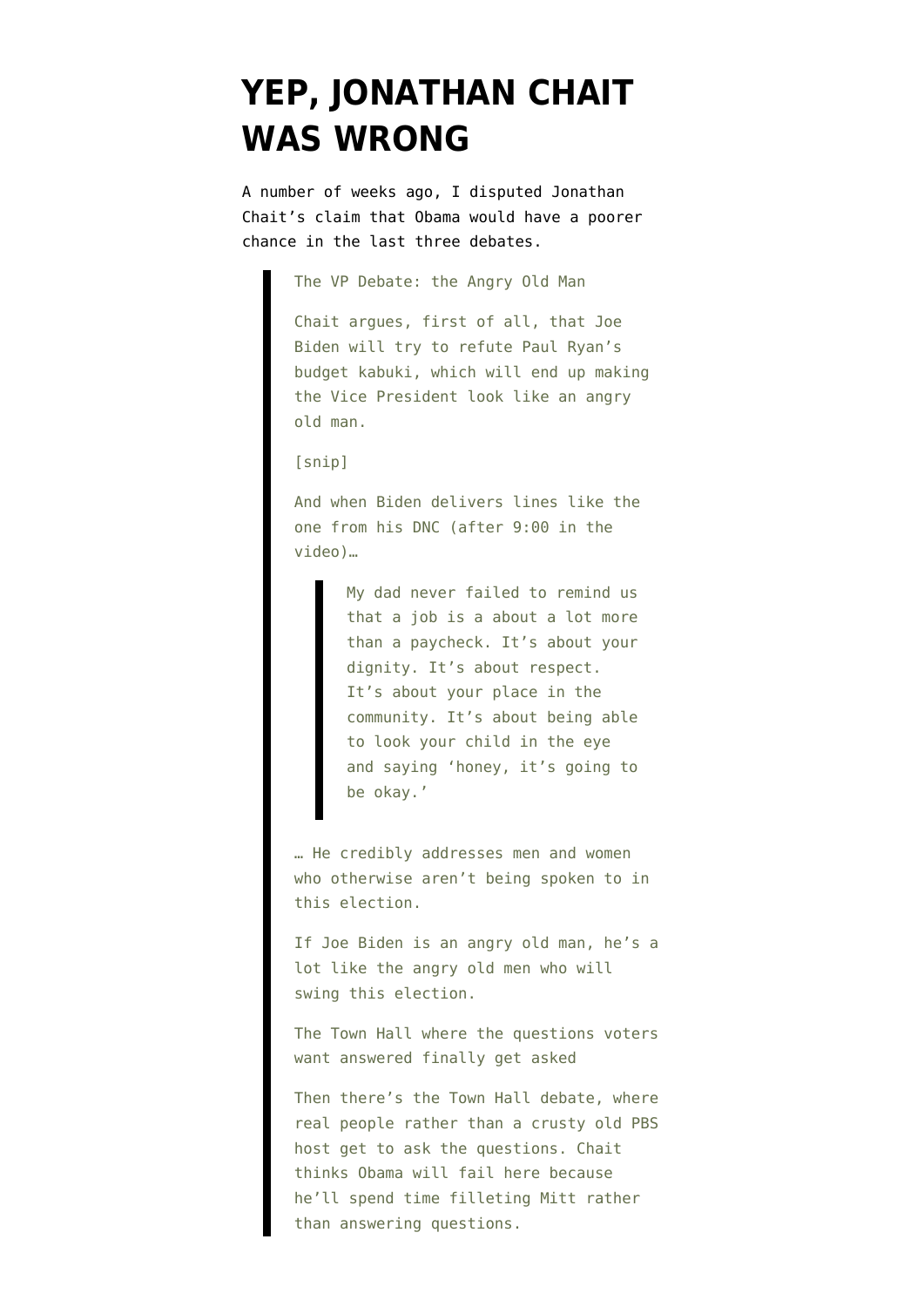## [snip]

But one of the problems with the last debate was precisely in the stupid choice of questions Jim Lehrer asked.

## [snip]

I would expect that the questions from real people will be far more favorable to Obama because the things voters care about provide Obama to describe where he has been successful and where the guy who brags about creating \$9/hour jobs he admits don't pay the bills tends to fail.

Plus, some of Mitt's biggest campaign gaffes have come when he responded to regular questions with douchbag answers–the "corporations are people" problem. Obama may be standoffish, but Mitt is standoffish and tone deaf when speaking with real people. And that, too, should serve Obama.

## Debating RomneyShambles

Then there's the foreign policy debate, an area where even Republicans recognize Mitt's weaknesses. Chait thinks this will go badly because it won't provide Obama an opportunity to talk about domestic issues.

> And then the final debate centers on foreign policy. Obama can try to use some of the questions to turn to domestic policy, but that risks a scolding from host Bob Schieffer.

But unless Mitt pulls another total Etch-a-Sketch–even from the content of his speech today–he's going to say really stupid things, such as playing up Russia as our worst enemy.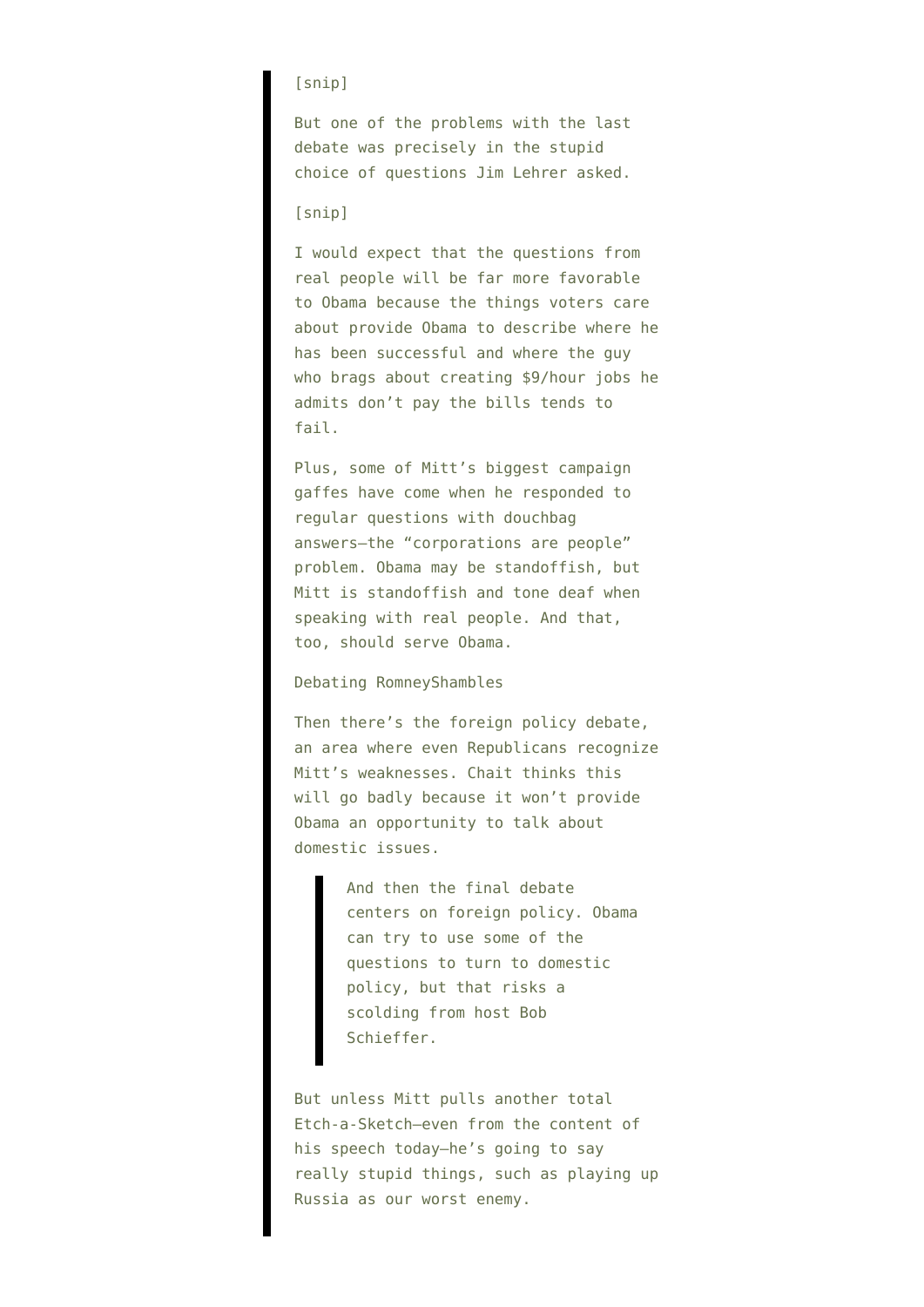More importantly, just about every foreign policy–except torture–that Mitt aggressively embraces is unpopular with voters. Mitt almost certainly will call for starting a new war, while Obama will claim (not entirely credibly) to have ended two wars. Even on trade, where Obama's championing of three new trade deals, Mitt could tack left of Obama, he has chosen instead to accuse Obama of not supporting free trade.

I was right on the money on some points–Biden did use that same line from the debate. The questions from real people were better than the questions from moderators. Mitt looked pathetic when arguing that Iran has no access to the sea.

I was wrong about others: I apparently underestimated Mitt's willingness to etch-asketch on foreign policy. I underestimated how much both candidate would insist on discussing domestic issues in the last debate. I underestimated how pathetic Mitt's efforts to pander to his binders full of women would be.

But it's quite clear that every one of these debates was better than Obama's performance in the first one. By most measures, Biden and Obama won all three. And it's clear that that was partly because of the format. (And Raddatz, Crowley, and Schieffer were better than Lehrer.)

I make this point not to say I told Chait so. Rather, because the entire lefty twittersphere read Chait's essay and adopted it as convention wisdom. Why?

There was good reason after the first debate to observe that Obama tanked it, badly. But to suggest that Obama wouldn't be better in responding to real voters? In discussing foreign policy?

There were complaints after the first debate that Democrats didn't have as many hacks willing to lie about Obama's performance as the GOP has on their side. That has borne out.